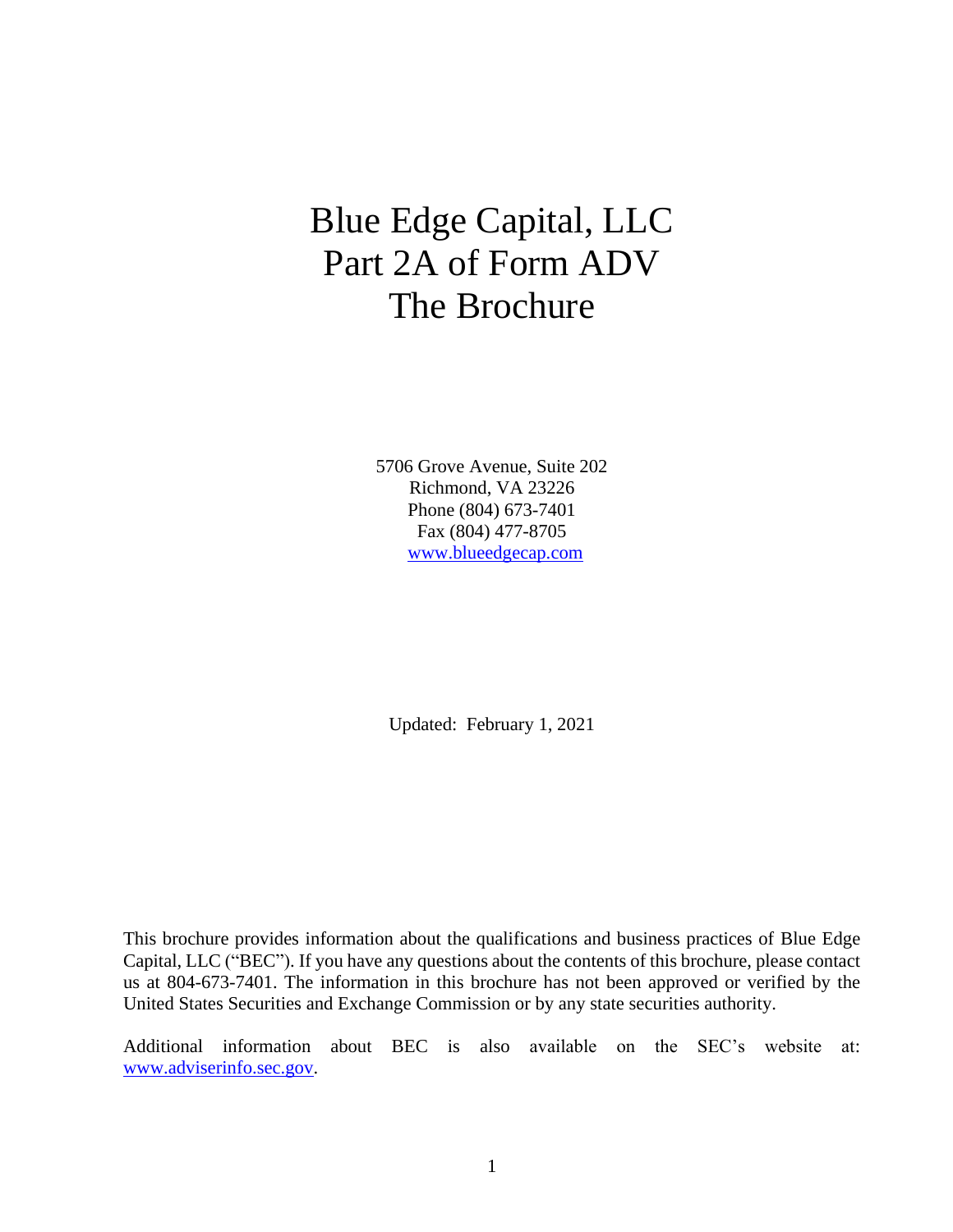# <span id="page-1-0"></span>**Material Changes**

<span id="page-1-1"></span>Blue Edge Capital's most recent update to our Part 2A and Part 2B of Form ADV is February 1, 2021. The prior update was in March 2020. BEC's business activities have not changed materially although there has been an update to our office address and Assets Under Management.

# **Table of Contents**

## <span id="page-1-2"></span>**Advisory Business**

BEC provides customized investment management services on a discretionary basis to individuals, family offices, family & charitable trusts, profit sharing plans, corporations, non-profit organizations and high net worth clients. After discussions around risk tolerance, investment time horizon, asset allocation and income requirements, among other things, BEC investment professionals will discuss investment options appropriate and suitable to the client based on the client's investment needs. Client assets are generally invested in portfolios of exchange traded funds("ETF") but may also hold stocks, bonds, mutual funds, and other types of securities. Account supervision is guided by the stated objectives of the client (i.e., maximum capital appreciation, growth, etc.), and all managed accounts will be maintained with an independent custodian. Clients can impose reasonable restrictions on our management of their accounts as long as the investment restrictions fit within our investment strategies. For example, some clients have asked us not to sell certain securities where the client has a particularly low tax basis.

BEC, founded in 2010 as a Virginia limited liability company, is owned by its founding principals, M. Bagley Reid, Peter H. Bowles, and Margaret P. Fretz both through direct ownership and through affiliated family trusts. Mr. Reid, and Mr. Bowles each own between 25% and 50% of the firm. Mrs. Fretz owns between 10% and 15%.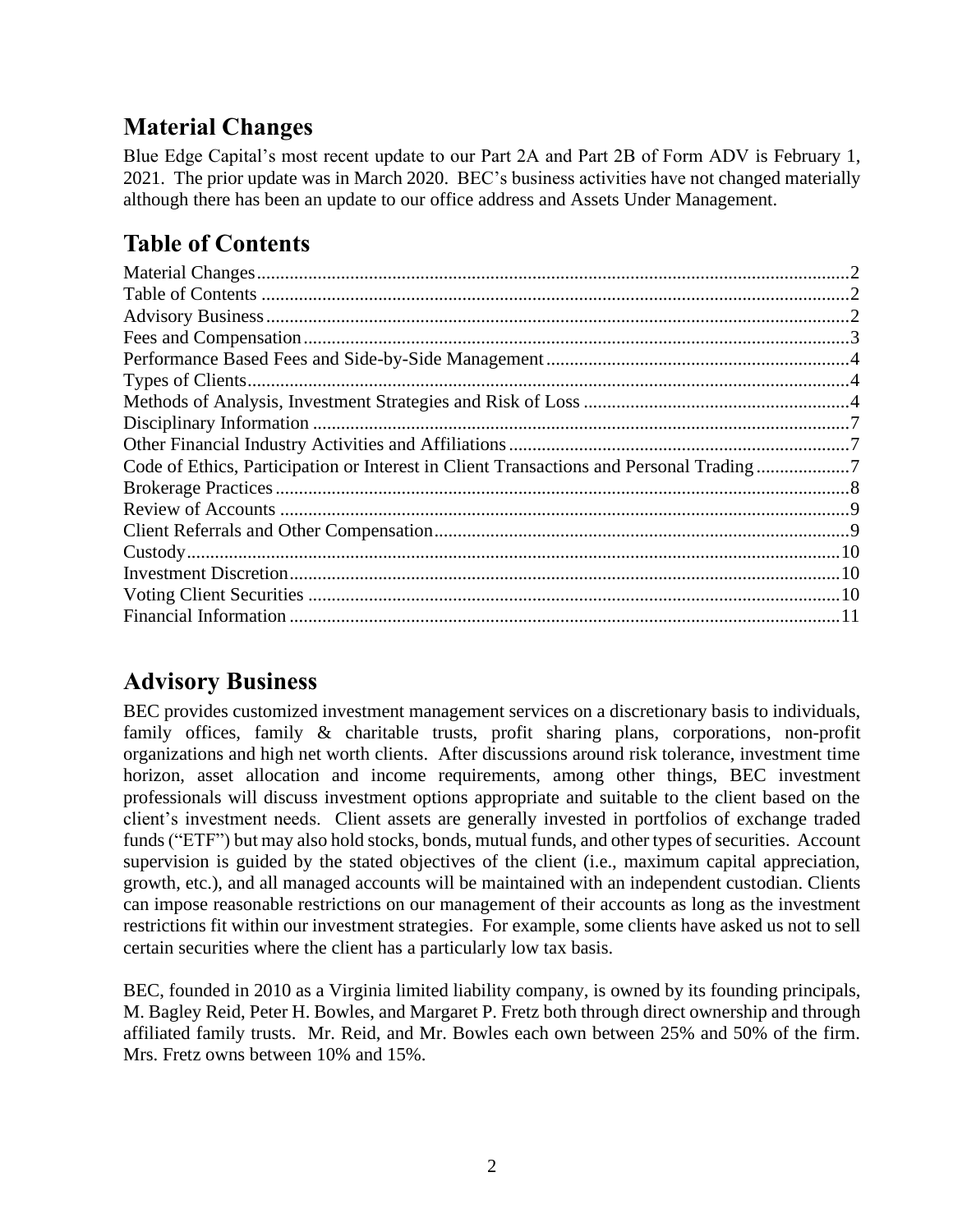As of February 1, 2021, BEC manages \$446,674,119 in discretionary assets and \$4,351,106 in nondiscretionary assets.

### <span id="page-2-0"></span>**Fees and Compensation**

BEC charges asset based management fees which are charged quarterly in advance based on a percentage of the client's assets under management at the end of the previous calendar quarter. The compensation for our services, which include identifying a client's investment objectives and restrictions, developing and implementing investment recommendations, monitoring a client's investment results, and reporting to the client on a quarterly basis, is as follows:

| <b>Assets Under Management</b> | Annual Fee |
|--------------------------------|------------|
|                                |            |
| On the first \$5 Million       | 0.75%      |
| On the next \$5 Million        | 0.65%      |
| Above \$10 Million             | 0.50%      |

Our investment management services begin with the effective date of the Investment Management Agreement ("Agreement") which is the date the client signs the Agreement, however BEC will not charge the client a management fee until the account is invested in one of the BEC portfolios. For the first calendar quarter under management, fees will be adjusted pro rata based upon the number of calendar days in the calendar quarter that the client account was invested. Prorated fees will also be charged on deposits greater than \$100,000 during any quarter and will be refunded on withdrawals in excess of \$100,000. Clients may elect to have fees deducted directly from the client's brokerage account or to be invoiced for the fees. BEC reserves the right to adjust the fee schedule for accounts depending on the size and type of account and the services required. In some cases, negotiation of fees may result in different fees being charged for similar services and may be less than the stated fee in the fee schedule above.

BEC will not charge a management fee on excess cash held in the account, which is not part of our investment portfolio, nor will we charge on "restricted securities" that are held in the client's custodial account. Restricted securities are stocks, bonds, mutual funds or ETFs that are legacy positions or low cost positions the client held prior to our management of the account.

Clients should be aware of their responsibility to verify the accuracy of the fee calculation submitted to the custodian by BEC as the custodian will not determine whether the fee has been properly calculated.

The fees BEC charges are separate and distinct from fees and expenses charged by ETFs, which will be recommended to clients. A description of these fees and expenses are available in each fund's prospectus. Additionally, our fees do not include custodial and transaction costs paid to custodians, brokers or any other third parties. Clients should review all fees charged by us, the custodians and brokers and others to fully understand the total amount of fees that may apply. For further information on transaction costs, please review the Brokerage Practices section of this document.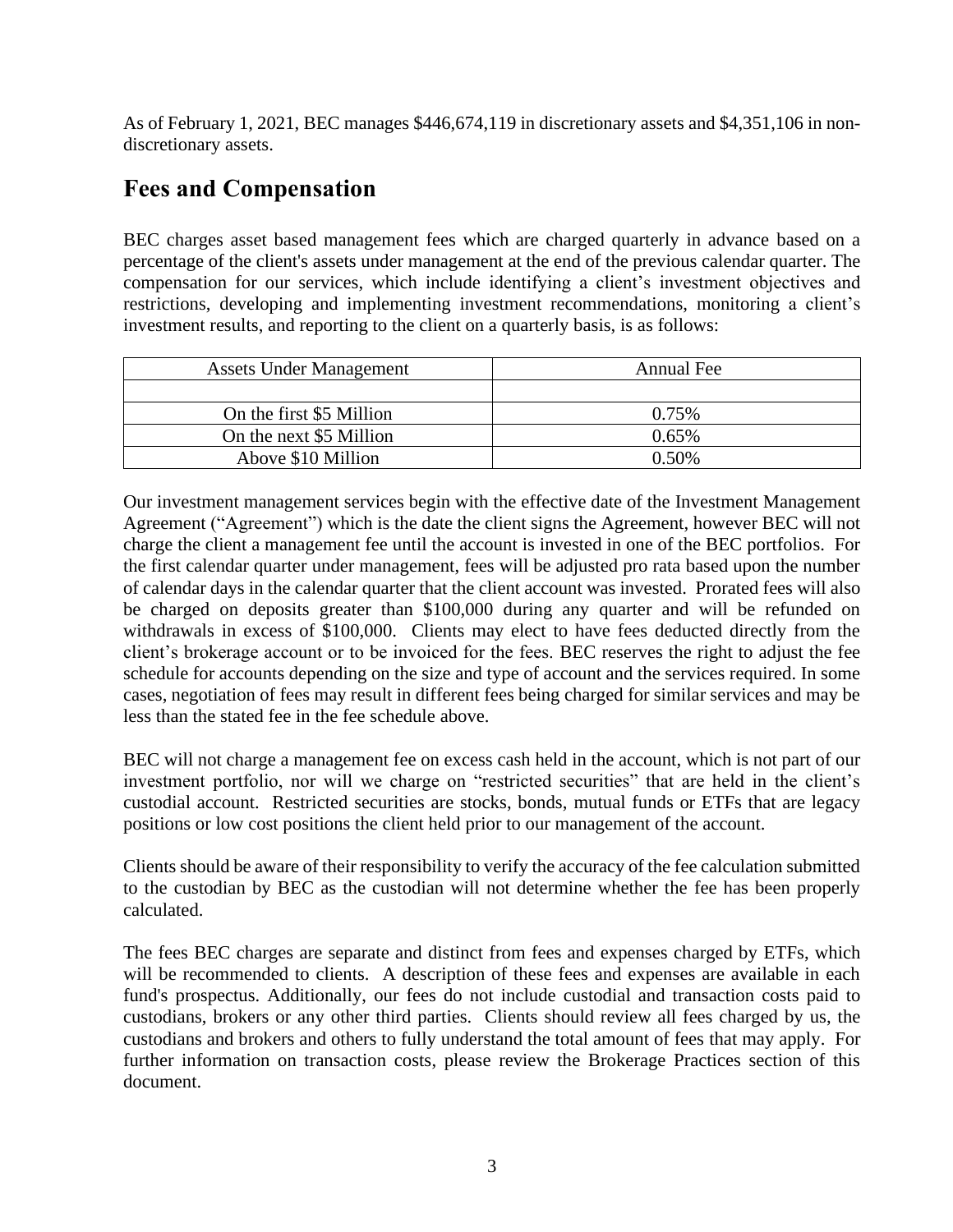The Agreement may be terminated by either the client or BEC at any time by providing written notice to the other party. The client is responsible to pay for services rendered until the termination of the Agreement. If the Agreement is terminated before the end of a billing cycle, BEC will refund any unearned fees to the client on a pro-rated basis based on the number of days remaining in the billing cycle. The client can cancel the Agreement without penalty within the first five business days after the signing of the Agreement.

### <span id="page-3-0"></span>**Performance Based Fees and Side-by-Side Management**

<span id="page-3-1"></span>BEC does not charge performance based fees.

## **Types of Clients**

BEC primarily provides customized investment management services to individual investors, family offices, family and charitable trusts, profit sharing plans, corporations, non-profit organizations and high net worth individuals.

### <span id="page-3-2"></span>**Methods of Analysis, Investment Strategies and Risk of Loss**

BEC's investment strategy combines global strategic asset allocations with tactical adjustments. BEC currently offers clients ten globally diversified portfolios that are constructed using proprietary asset allocation strategies.

BEC models our investment approach after the asset allocation strategies adopted by many of the largest and most sophisticated institutional investors such as pension funds and university endowments. These strategies are based primarily on endowment model investing, but modified to substantially lower cost and to provide improved liquidity, transparency, and tax efficiency. The endowment model approach relies on the assumption that each asset class has a measurable historical return, volatility, and historical correlation. The idea is that adding multiple asset classes with low correlation provides diversification and lowers risk levels relative to a given investment return. BEC believes that evaluating a security on its probability of not losing money is a better measure of assessing risk than by solely monitoring standard deviation of returns.

BEC uses Morningstar Direct to provide the historical returns, volatility, and correlations of various asset classes, which helps to determine our strategic allocation to various asset classes. We set portfolio parameters for each major asset class based on the risk/return objective of the portfolio. For example, the BEC Global Balanced portfolio may have a policy range of 40 to 80% for Global Equities, 20 to 40% to Global Fixed Income, and 0-15% to Liquid Alternative investments. Each major asset class will have additional sector diversification. BEC Global Equity may include a strategic allocation to large/mid/small cap, value/growth, international/domestic, and countries/sectors. We will make tactical over/underweights to these strategic allocations based on our outlook for each asset class, geographic region or sector as the case may be.

Tactical shifts to the portfolio will be based on analyzing macroeconomic factors such as economic growth, inflation, employment, financial condition and other factors like politics, tax and regulatory policy. We will also consider quantitative measures such as absolute and relative valuation, growth rates, and debt levels. Technical analysis including momentum, price, breadth and liquidity will also be considered in investment decisions.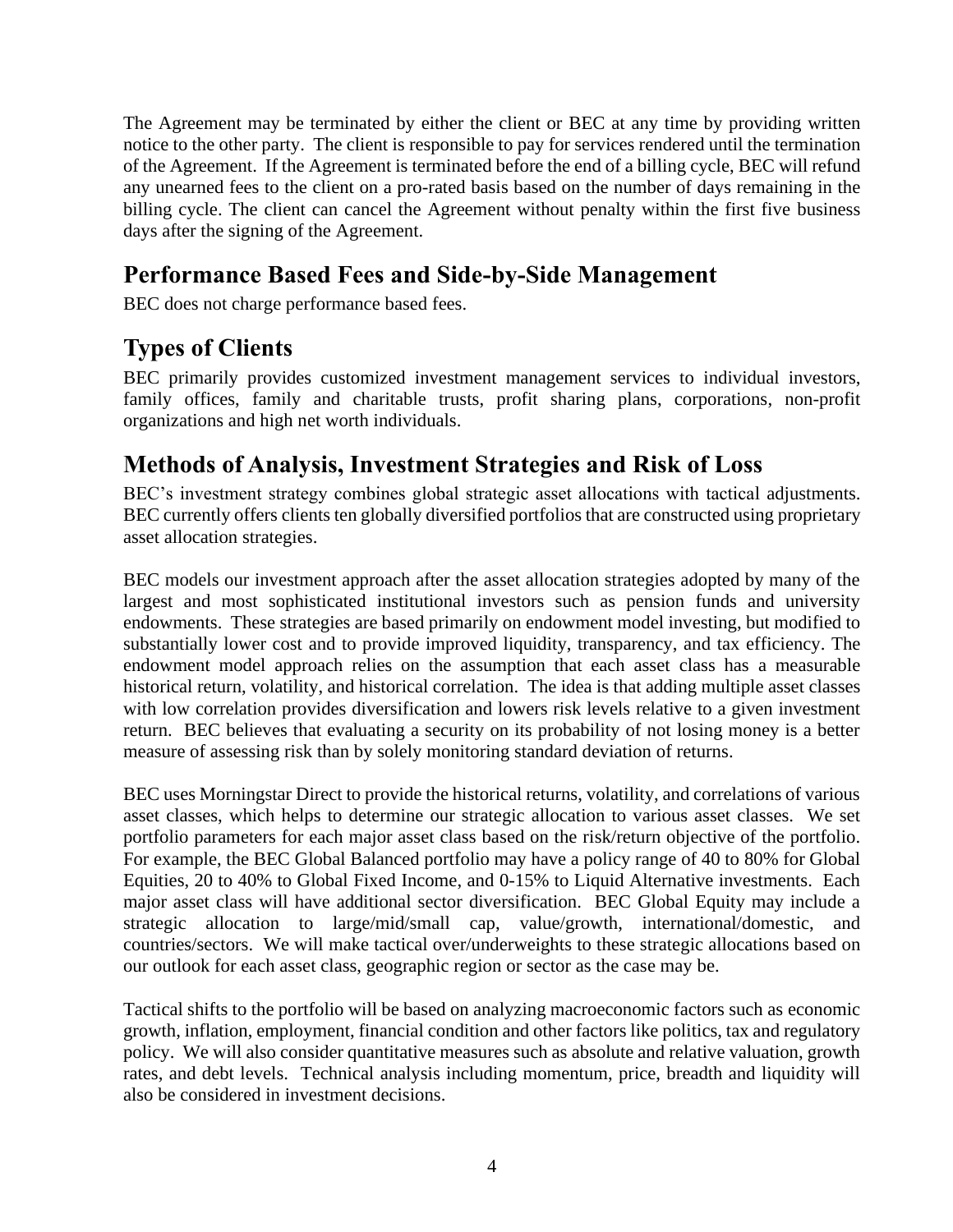BEC believes in and employs several investment biases to portfolio construction. These include: (a) passive management generally outperforms active management (b) value oriented equities outperform growth oriented equities over the long-term (c) small/mid cap stocks outperform large cap stocks over the long-term (d) international equity allocations should approximate actual global equity capitalizations (e) the addition of liquid alternative investments to a portfolio provides important diversification, and (f) asset class returns revert to the mean over time.

These beliefs influence the decisions made by the Investment Committee. The Investment Committee is composed of M. Bagley Reid, Peter H. Bowles and Macon H. Clarkson. The Committee meets on a bi-weekly basis although informal meetings occur daily.

The BEC Investment Committee regularly monitors the strategic and tactical asset allocations for each portfolio (with the exception of the All Cap Equity Portfolio which is solely managed by M. Bagley Reid). The monitoring includes reviewing the asset class, sector, and geographical exposures of each portfolio while evaluating the liquidity, strategy, and construction of the underlying securities. Our sell discipline is implemented through our tactical asset allocation decisions.

BEC believes that ETFs are the best investment vehicles to implement our globally diversified asset allocation model. ETFs provide liquidity, transparency, tax efficiency, and diversification in a low cost investment vehicle. The BEC Investment Committee systematically evaluates each ETF investment based on liquidity, capitalization, transparency, relative cost, investment objective, tax implications, tracking error and premium/discount to net asset value (NAV). The strategy prohibits the use of Exchange Traded Notes ("ETNs"). The strategy does not anticipate the use of portfolio level margin, leverage, derivatives or the use of 2x and 3x "ultra" ETFs. The strategy does not include direct shorting of securities, but may employ selective use of inverse ETFs.

BEC manages ten ETF investment portfolios. Each is managed with an objective to reduce risk through diversification.

BEC's **Global Equity** portfolio provides broad exposure to a combination of domestic/international, value/growth, small/large, sectors/country and liquid alternative investments. The primary investment objective is long term capital growth.

BEC's **Global Growth** portfolio provides exposure to global equities, global fixed income, and liquid alternative investments. The primary investment objective is long term capital growth, with current income a secondary consideration.

BEC's **Global Balanced** portfolio provides exposure to global equities, global fixed income, and liquid alternative investments. The primary investment objective is a combination of capital growth with current income.

BEC's **Global Growth & Income** portfolio provides exposure to global equities, global fixed income, and liquid alternative investments. The primary investment objective is current dividend and interest income, although growth of income and capital is considered.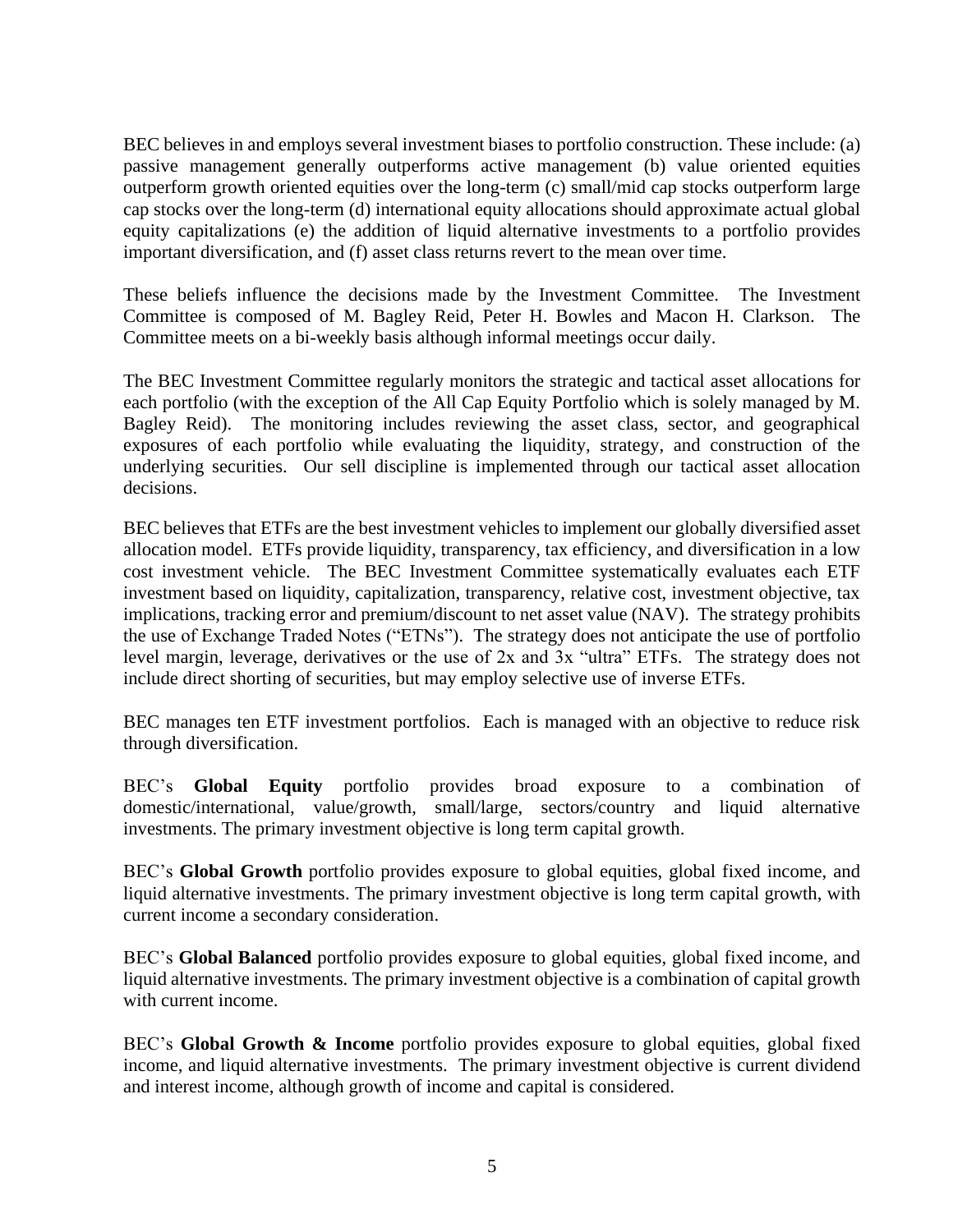The BEC **Traditional Equity Portfolio** seeks aggressive, long-term capital appreciation by investing in a diversified basket of ETFs that provides diversified global exposure to large cap, mid cap, and small cap equities, with a bias to U.S. markets. The Portfolio seeks to maximize returns and to manage risk by using a tactical asset allocation approach to optimize exposure by asset class, geography, industry sector, and market capitalization.

The BEC **Traditional Growth Portfolio** seeks long-term capital appreciation by investing in a diversified basket of ETFs that provide exposure to global equities and domestic fixed income securities. The Portfolio's ETF holdings provide broad exposure to large cap, mid cap, and small cap stocks with a strong bias to the U.S. markets, while the Portfolio's fixed income ETFs are focused exclusively on domestic bonds. The Portfolio seeks to maximize returns and to manage risk by using a tactical asset allocation investing approach.

The BEC **Traditional Balanced Portfolio** seeks both current income and long-term capital appreciation by investing in a diversified basket of ETFs that provide exposure to global equities and domestic fixed income securities. The Portfolio's ETF holdings provide broad exposure to large cap, mid cap, and small cap stocks with a strong bias to the U.S. markets, while the Portfolio's fixed income ETFs are focused exclusively on domestic bonds. The Portfolio seeks to maximize returns and to manage risk by using a tactical asset allocation investing approach.

The BEC **Traditional Growth & Income Portfolio** seeks high current investment income and the potential for long-term capital appreciation by investing in a diversified basket of ETFs that provide exposure to global equities and domestic fixed income securities. The Portfolio's ETF holdings provide broad exposure to large cap, mid cap, and small cap stocks with a strong bias to the U.S. markets, while the Portfolio's fixed income ETFs are focused exclusively on domestic bonds. The Portfolio seeks to maximize returns and to manage risk by using a tactical asset allocation investing approach.

Each BEC portfolio listed above typically owns between 15 and 40 separate ETF securities, and no individual security will represent >15% of total portfolio assets.

The BEC **ESG Equity Portfolio** offers an investment solution for those seeking socially responsible investments. The underlying ETFs incorporate environmental, social and governance "ESG" factors into their construction. This Portfolio invests in a diversified basket of ETFs that provides diversified exposure to large cap, mid cap, and small cap equities, with a bias to U.S. markets. The Portfolio holds between 5 and 10 separate ETF ESG securities.

The BEC **ESG Balanced Portfolio** offers an investment solution for those seeking socially responsible investments. The underlying ETFs incorporate environmental, social and governance "ESG" factors into their construction. The Portfolio's ETF holdings provide broad exposure to large cap, mid cap, and small cap stocks with a strong bias to the U.S. markets, while the Portfolio's fixed income ETFs are focused exclusively on domestic bonds. The Portfolio holds between 10 and 15 separate ETF ESG securities.

Investing in BEC portfolios involves risks, including the potential for loss of capital. BEC's investment strategies are focused on investments in exchange traded funds (ETFs) that hold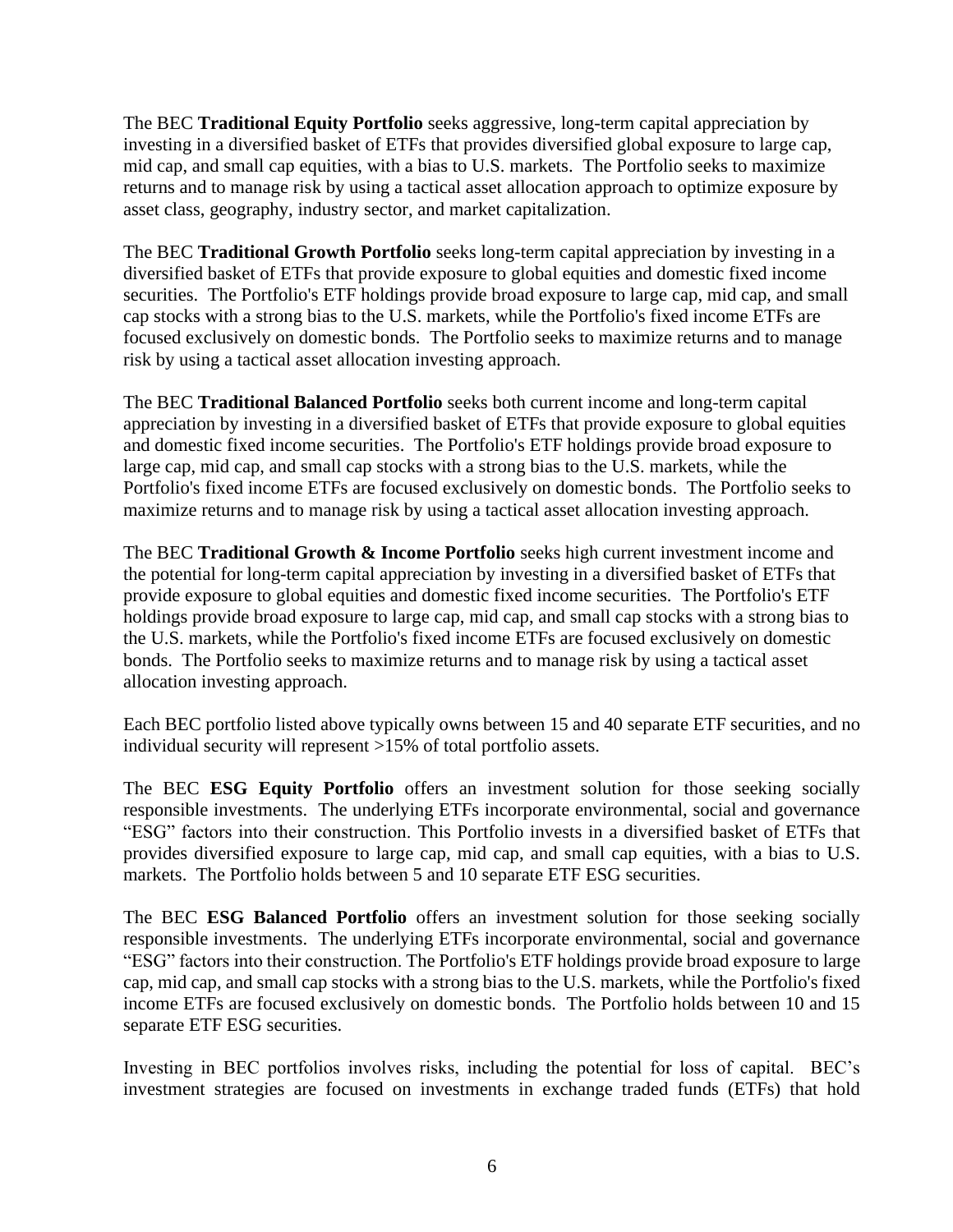domestic and international equities, fixed income, real estate, commodities, precious metals, currencies, cash and other instruments. The returns generated by these ETFs are subject to numerous risks, including economic, social and political uncertainty, market volatility, foreign currency exchange rate volatility, and tracking error versus an underlying index. ETFs that hold fixed income securities are also subject to default risk and interest rate risk. There can be no assurance that the investment objectives of any portfolio managed by BEC will be achieved.

In addition to the ten ETF investment portfolios, BEC also manages accounts in an **All Cap Equity** portfolio. The All Cap Equity portfolio provides exposure to a diversified group of equities including large, mid, and small cap equities. The portfolio usually owns between 15 and 40 holdings and is diversified among sectors and industries. The primary objective is long term capital growth. All investment decisions for this portfolio are made by M. Bagley Reid and not the BEC Investment Committee.

Investing in the BEC All Cap portfolio involves risks, including the potential for loss of capital. The returns generated by stocks are subject to numerous risks, including economic, social and political uncertainty, market volatility, management turmoil and other competitive factors. There can be no assurance that the investment objectives of the All Cap portfolio by BEC will be achieved.

### <span id="page-6-0"></span>**Disciplinary Information**

BEC and its employees have not been involved in any legal or disciplinary events that would be material to a client's evaluation of the company or its personnel.

## <span id="page-6-1"></span>**Other Financial Industry Activities and Affiliations**

BEC and its employees do not have any relationships or arrangements with other financial services companies that pose material conflicts of interest.

# <span id="page-6-2"></span>**Code of Ethics, Participation or Interest in Client Transactions and Personal Trading**

Although the majority of employees' liquid net worth is invested in BEC portfolios alongside our clients, we do permit our employees to engage, on a limited basis, in personal securities transactions. To avoid any potential conflicts of interest involving personal trades, we have adopted a Code of Ethics ("Code"), which includes formal insider trading, information barriers, and personal security transactions policies and procedures. Our Code requires, among other things, that our employees:

- 1. Place client interests ahead of their own,
- 2. Engage in personal investing that is in full compliance with the Code,
- 3. Avoid taking advantage of their position, and
- 4. Maintain full compliance with applicable federal securities laws.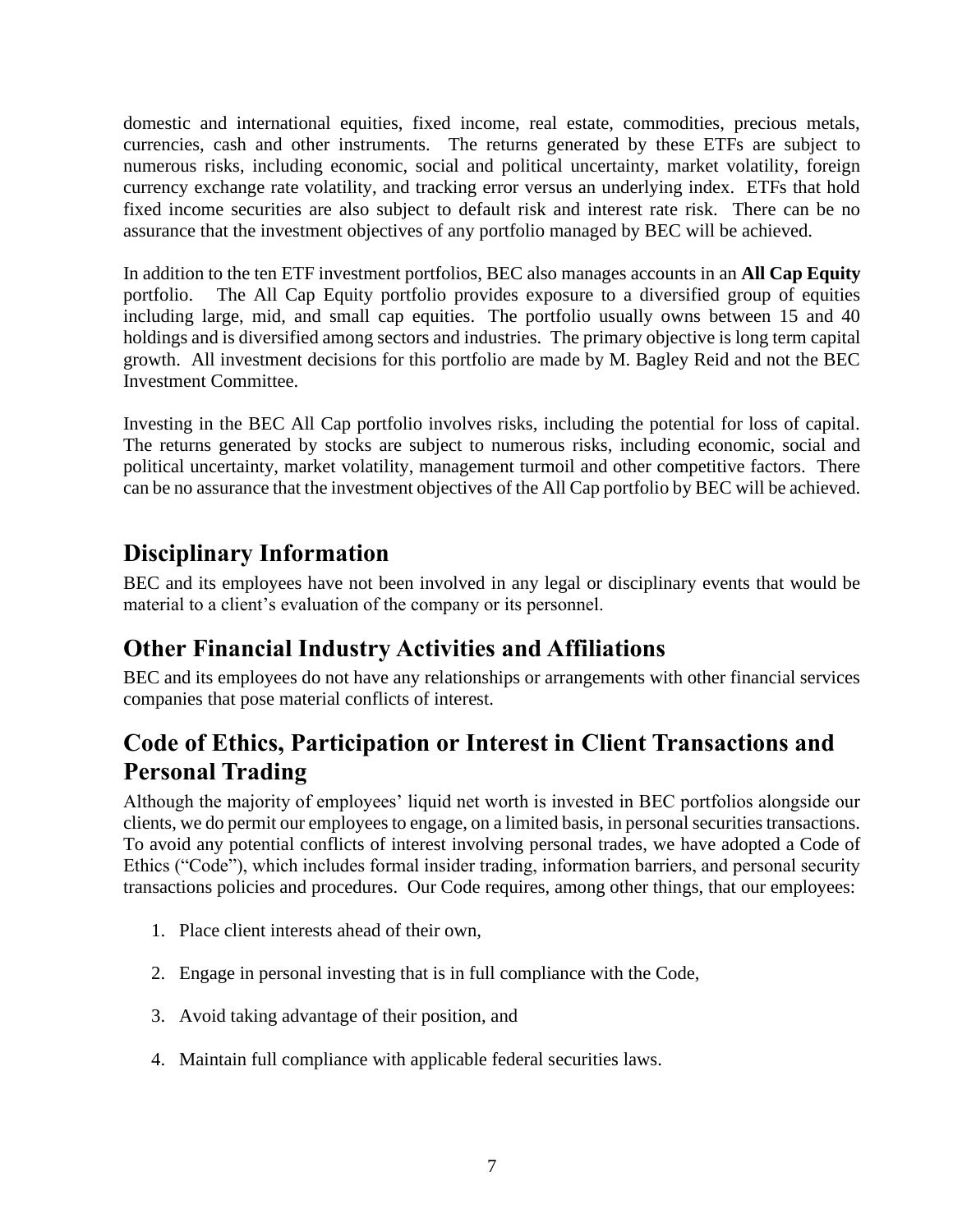Our Code also requires employees to: (a) pre-clear certain personal securities transactions (b) report personal securities transactions on at least a quarterly basis, and (c) provide BEC with a detailed summary of holdings (both initially upon commencement of employment and annually thereafter) over which the employee has a direct or indirect beneficial interest.

A copy of our Code shall be provided to any client or prospective client upon request.

### <span id="page-7-0"></span>**Brokerage Practices**

BEC will recommend that clients establish brokerage accounts with Charles Schwab & Co., Inc. ("Schwab"), or TD Ameritrade, registered broker-dealers, Member SIPC, to maintain custody of clients' assets and to effect trades for our accounts. However, not all advisers require their clients to direct brokerage, and BEC will not require our clients to direct brokerage. BEC is independently owned and operated and not affiliated with Schwab or TD Ameritrade. Schwab and TD Ameritrade provide us with access to their institutional trading and custody services, which are typically not available to Schwab or TD Ameritrade retail investors. These services generally are available to independent investment advisors on an unsolicited basis, at no charge to them so long as a total of at least \$10 million of the advisor's clients' assets are maintained in accounts at Schwab or TD Ameritrade, and are not otherwise contingent upon BEC committing to Schwab or TD Ameritrade any specific amount of business (assets in custody or trading). Schwab and TD Ameritrade's services include brokerage, custody, research, and access to mutual funds and other investments that are otherwise generally available only to institutional investors or would require a significantly higher minimum initial investment.

For our client accounts maintained in its custody, Schwab and TD Ameritrade generally do not charge separately for custody but are compensated by account holders through commissions or other transaction-related fees for securities trades that are executed through Schwab or TD Ameritrade that settle into Schwab or TD Ameritrade accounts.

Schwab and TD Ameritrade also make available to us other products and services that benefit BEC but may not benefit our clients' accounts. Some of these other products and services assist us with managing and administering clients' accounts. These include software and other technology that provide access to client account data (such as trade confirmations and account statements), facilitate trade execution (and allocation of aggregated trade orders for multiple client accounts), provide research, pricing information and other market data, facilitate payment of our fees from client accounts, and assist with back-office functions, recordkeeping and client reporting. Many of these services generally may be used to service all or a substantial number of BEC's accounts, including accounts not maintained at Schwab or TD Ameritrade. Schwab and TD Ameritrade also make available to BEC other services intended to help us manage and further develop our business enterprise. These services may include consulting, publications and conferences on practice management, information technology, business succession, regulatory compliance, and marketing. While as a fiduciary, BEC endeavors to act in its clients' best interests, our recommendation that clients maintain their assets in accounts at Schwab or TD Ameritrade may be based in part on the benefit to BEC of the availability of some of the foregoing products and services and not solely on the nature, cost or quality of custody and brokerage services provided by Schwab or TD Ameritrade, which may create a potential conflict of interest.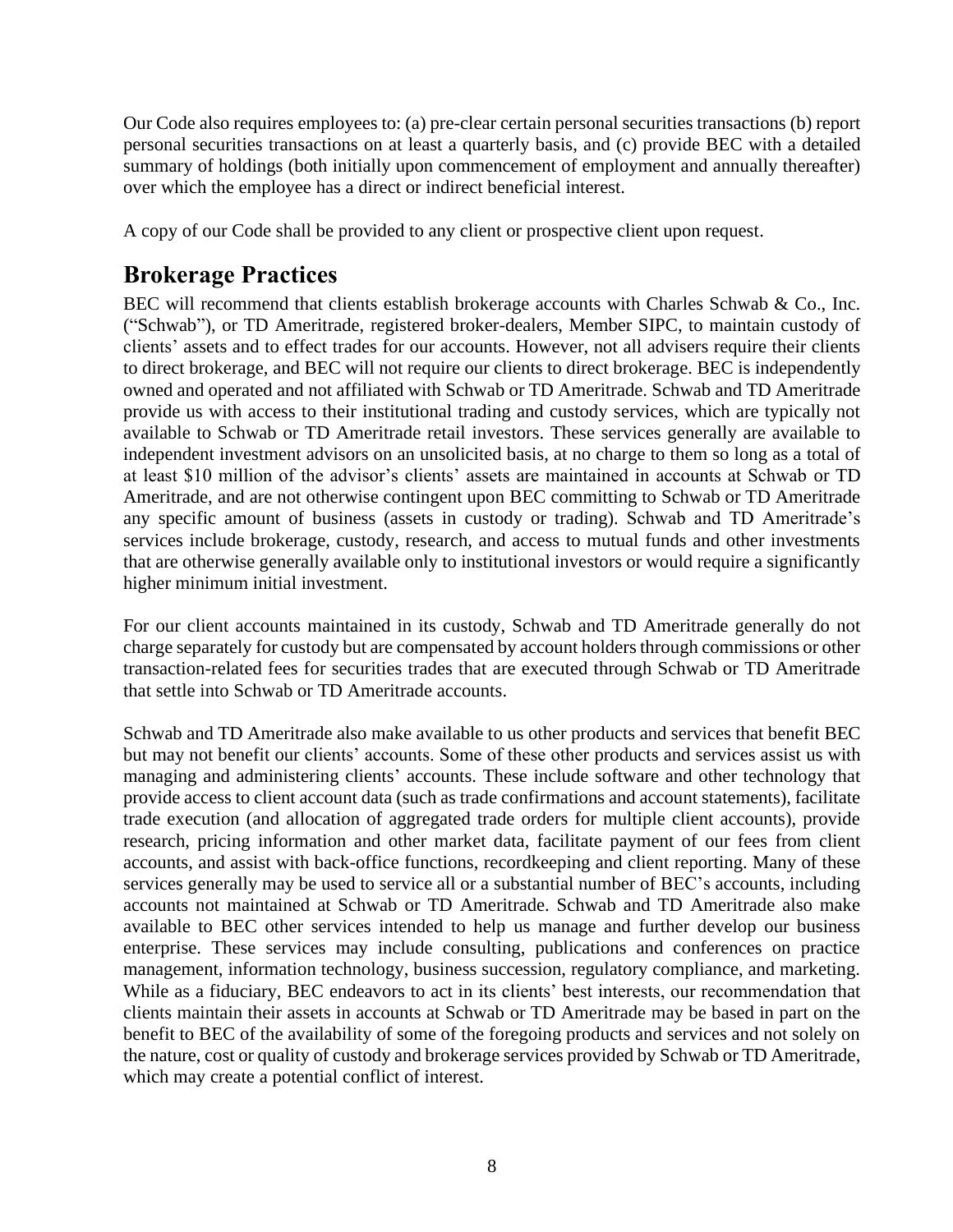A client may direct us in writing to use a particular broker/dealer to execute all transactions for client's account. When a client selects the broker to be used for his account, the commission rates are decided upon between the client and his broker. In addition, BEC does not have any responsibility for obtaining for the client from any such broker the best prices or particular commission rates, and the client may not obtain rates as low as it might otherwise obtain if BEC had discretion to select broker-dealers other than those chosen by the client. Therefore, directing brokerage to a particular broker/dealer may cost clients more money.

Clients that restrict us to using a particular broker/dealer (or direct us to use a particular broker/dealer) for executing their transactions generally will be unable to participate in aggregated orders and will be precluded from receiving the benefits, if any, of an aggregation which other clients may receive.

BEC typically aggregates client trades in an effort to treat all clients fairly. Clients participating in a bunched order receive the same average price and incur trading costs that are the same as would be paid if they were trading individually. Employees will be included side-by-side in bunched client trades. If an order is partially filled, clients will have their orders filled prorate by directed broker; BEC will seek to complete any unfilled client orders on the next trading day.

### <span id="page-8-0"></span>**Review of Accounts**

The day-to-day supervision of each account is the responsibility of the Investment Committee. Each account is reviewed on a continuing basis. Periodically, each portfolio is reviewed by the Chief Compliance Officer and the Investment Committee to ensure that the holdings are suitable for the client's objectives.

Clients are furnished a written quarterly analysis of the portfolio including the following for each security: cost basis, market value, annual income, current yield, performance, industry group, and asset class. These reports are available on our client portal to those clients that chose electronic delivery and are mailed to those clients that request mailed versions. We also provide monthly written market commentaries. Our client portal is updated daily with account values and performance should client chose to log in and view their accounts. Clients also receive account statements directly from their chosen custodian on a monthly basis. The Investment Committee members meet with clients periodically.

### <span id="page-8-1"></span>**Client Referrals and Other Compensation**

Other than the previously described products and services that BEC receives from Schwab and TD Ameritrade, BEC does not receive any other economic benefits from non-clients in connection with the provision of investment advice to clients. For the purpose of clarity, BEC does not receive any cash compensation from Schwab, TD Ameritrade, or any other vendor. Further, BEC does not directly or indirectly compensate any person for client referrals.

## <span id="page-8-2"></span>**Custody**

All clients' accounts are held in custody by unaffiliated broker/dealers, but BEC can access many clients' accounts though its ability to debit advisory fees. Consequently, BEC maintains the following safeguards: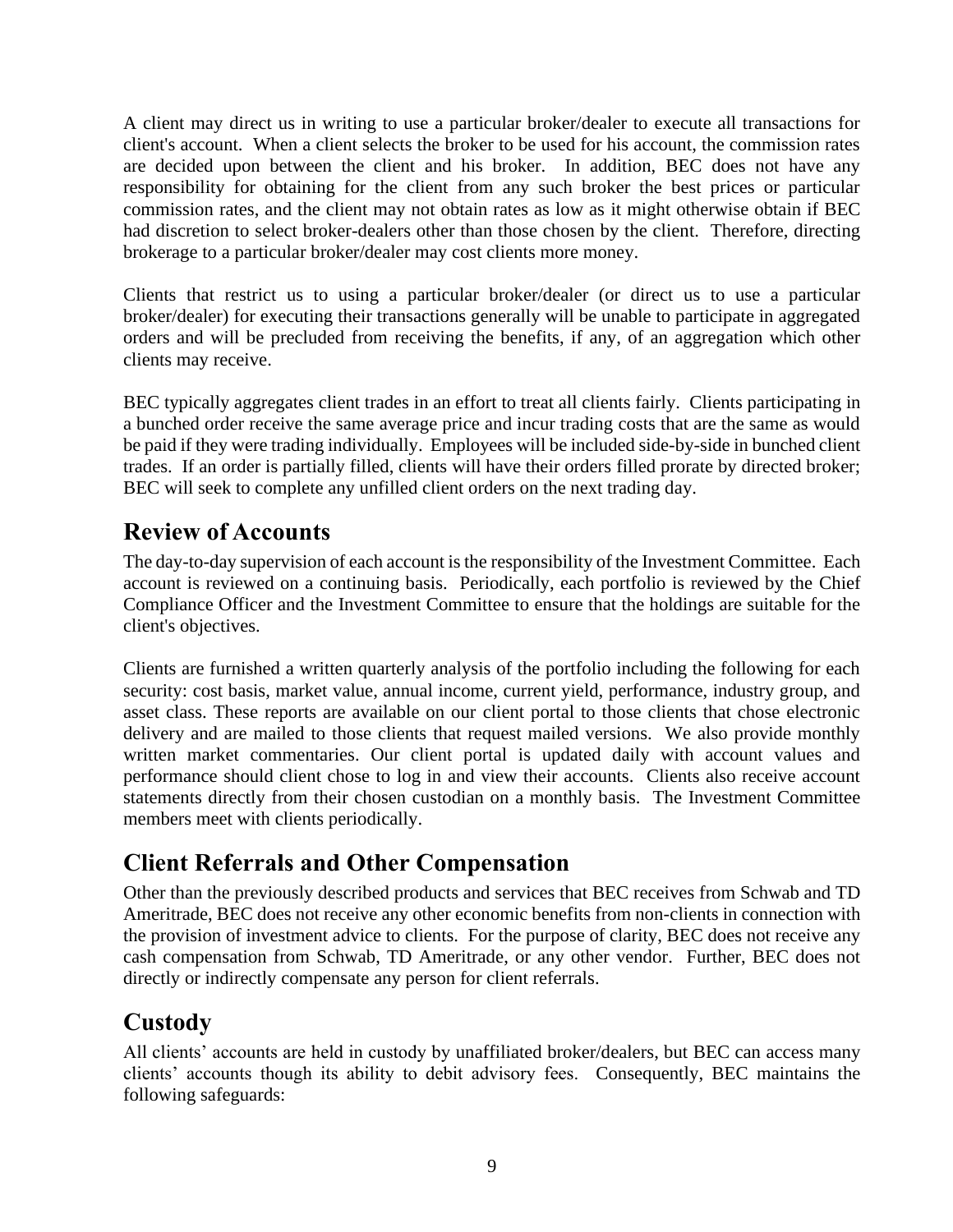- The client has provided written authorization to deduct advisory fees directly from the client's account, and
- Each time a fee is directly deducted from the client's account, BEC will concurrently:
	- ➢ provide the qualified custodian the amount of the fee to be deducted from the client's account,
	- $\triangleright$  provide the client an invoice itemizing the fee. The invoice includes the formula used to calculate the fee, the amount of assets under management the fee is based on, and the time period covered by the fee.
- Account custodians send statements directly to the account owners on a monthly basis. Clients should carefully review these statements, and should compare these statements to any account information provided by BEC.

### <span id="page-9-0"></span>**Investment Discretion**

BEC has investment discretion over most clients' accounts, including the discretion to determine the securities and amount of securities to be bought and sold for a client's account. Clients grant us trading discretion through the execution of a limited power of attorney included in BEC's advisory contract.

Clients can place reasonable restrictions on BEC's investment discretion as long as the restrictions fit within our investment strategies. For example, some clients have asked us not to sell certain securities where the client has a particularly low tax basis.

### <span id="page-9-1"></span>**Voting Client Securities**

<span id="page-9-2"></span>BEC's policy on proxy voting with respect to client accounts is to vote proxies consistent with its fiduciary duty to clients. BEC shall be responsible for voting proxies on behalf of client accounts however certain clients may retain full proxy voting authority. Proxy voting authority is assigned in the Investment Management Agreement between the client and BEC. In cases where BEC retains full responsibility over the proxy voting activities of an account, BEC shall vote client proxies in a way that it believes will cause securities to increase the most or decline the least in value in order to maximize shareholder value. Consideration will be given to both the short- and long-term implications of the proposal to be voted on when considering the optimal vote. Conflicts of interest will be identified and addressed in such a manner as to benefit the majority of clients and shareholders.

Notwithstanding BEC discretionary authority to make investment decisions on behalf of its clients, BEC will not exercise proxy voting authority over certain of its clients' accounts. Clients shall in no way be precluded from contacting BEC for advice or information about a particular proxy vote.

Both the BEC Proxy Voting Policy and a record of all the proxy votes cast on behalf of our clients are available to our clients upon request.

BEC will not take any action or render any advice with respect to any securities held in the client accounts which are named in or subject to class action lawsuits. BEC will, however, forward to clients any information received by BEC regarding class action legal matters involving any security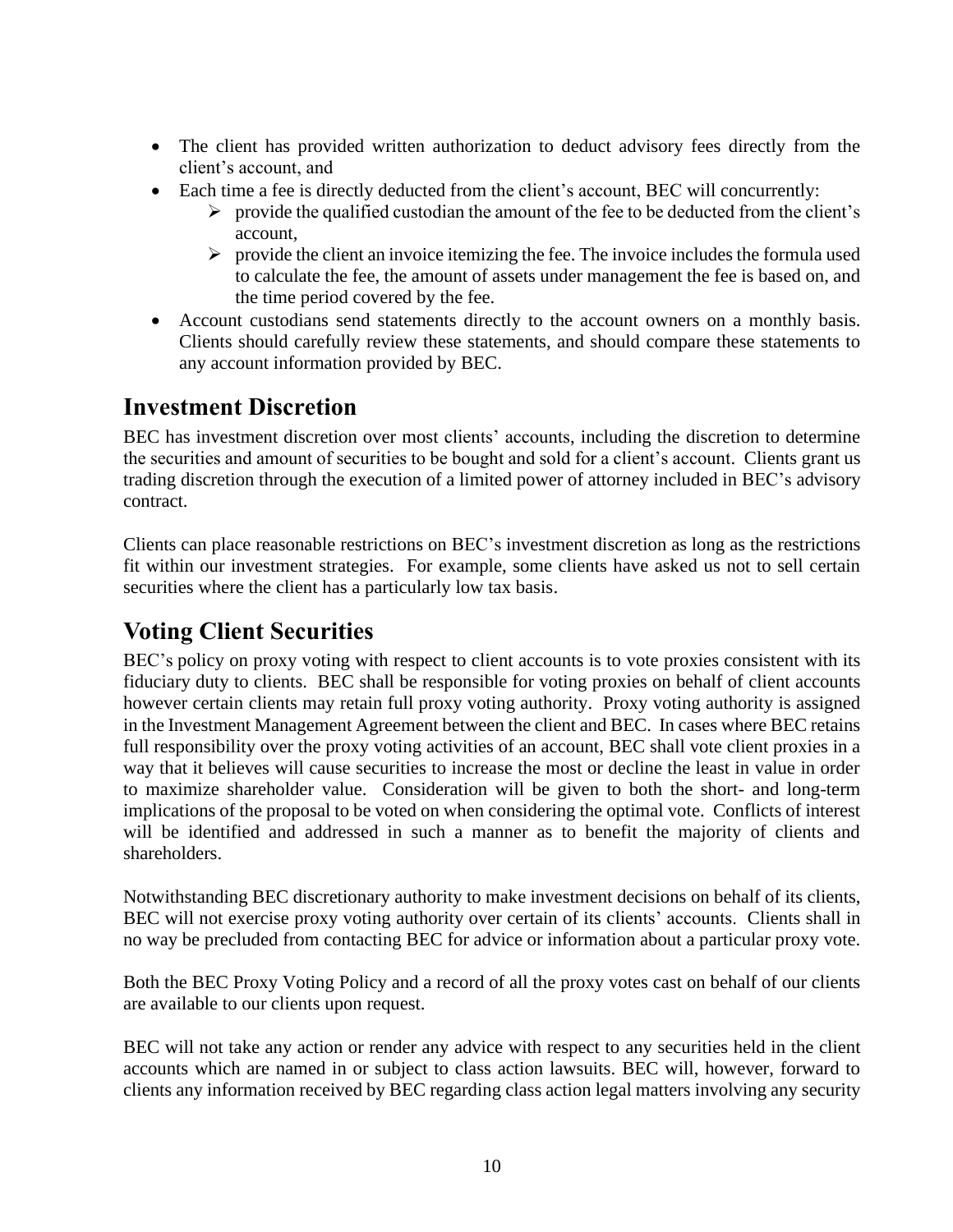held in their accounts.

## **Financial Information**

BEC has never filed for bankruptcy and is not aware of any financial condition that is expected to affect its ability to manage client accounts.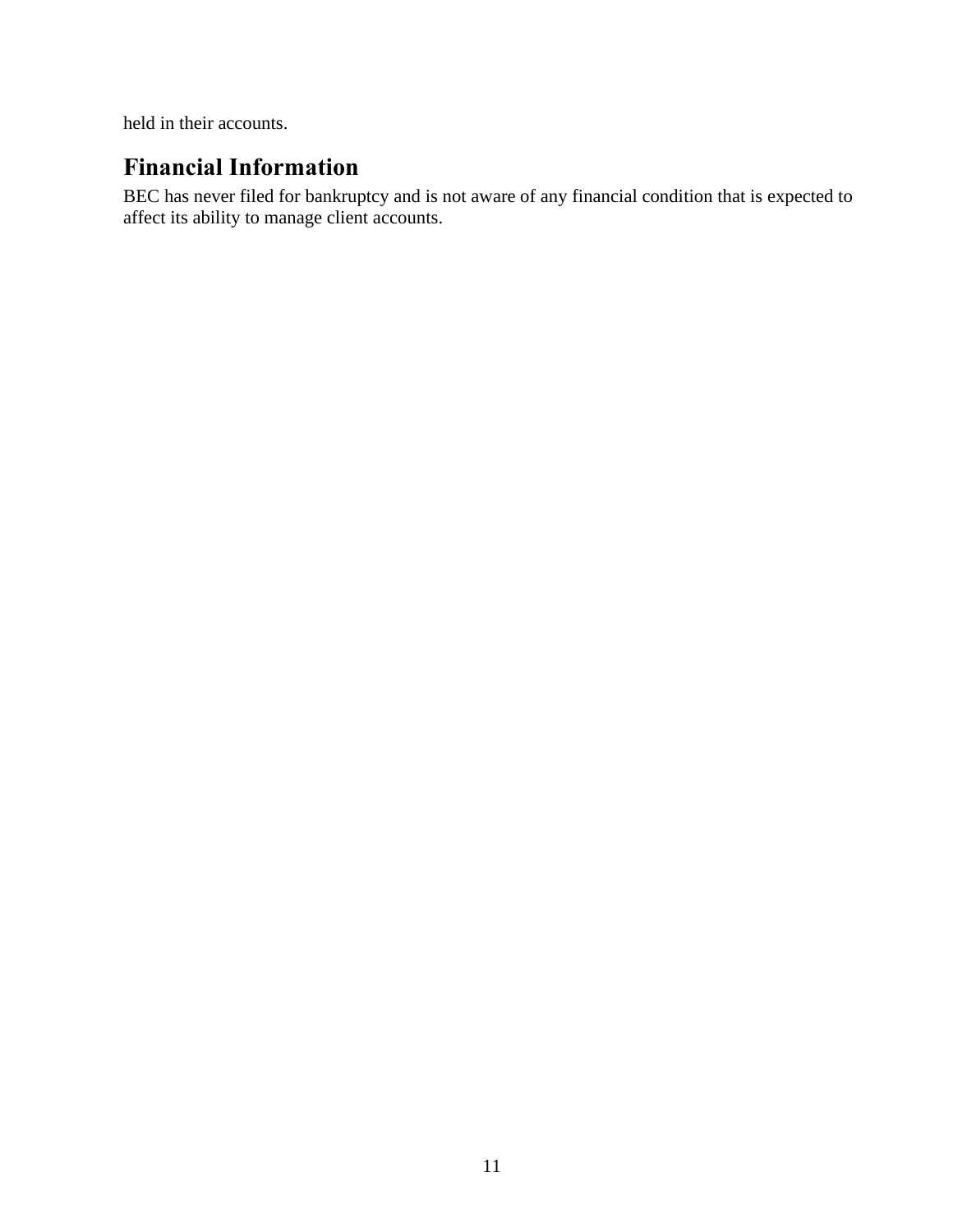# Blue Edge Capital, LLC Part 2B of Form ADV The Brochure Supplement

5706 Grove Avenue, Suite 202 Richmond, VA 23226 Phone (804) 673-7401 Fax (804) 477-8705 [www.blueedgecap.com](http://www.blueedgecap.com/)

Updated: February 1, 2021

This brochure supplement provides information about M. Bagley Reid, Peter H. Bowles and Margaret P. Fretz. It supplements Blue Edge's accompanying Form ADV brochure. Please contact Blue Edge's Chief Compliance Officer, Margaret Fretz, at 804-673-7405 if you have any questions about the Form ADV brochure or this supplement, or if you would like to request additional or updated copies of either document.

Additional information about Mr. Reid, Mr. Bowles and Mrs. Fretz is available on the SEC's website at [www.adviserinfo.sec.gov.](http://www.adviserinfo.sec.gov/)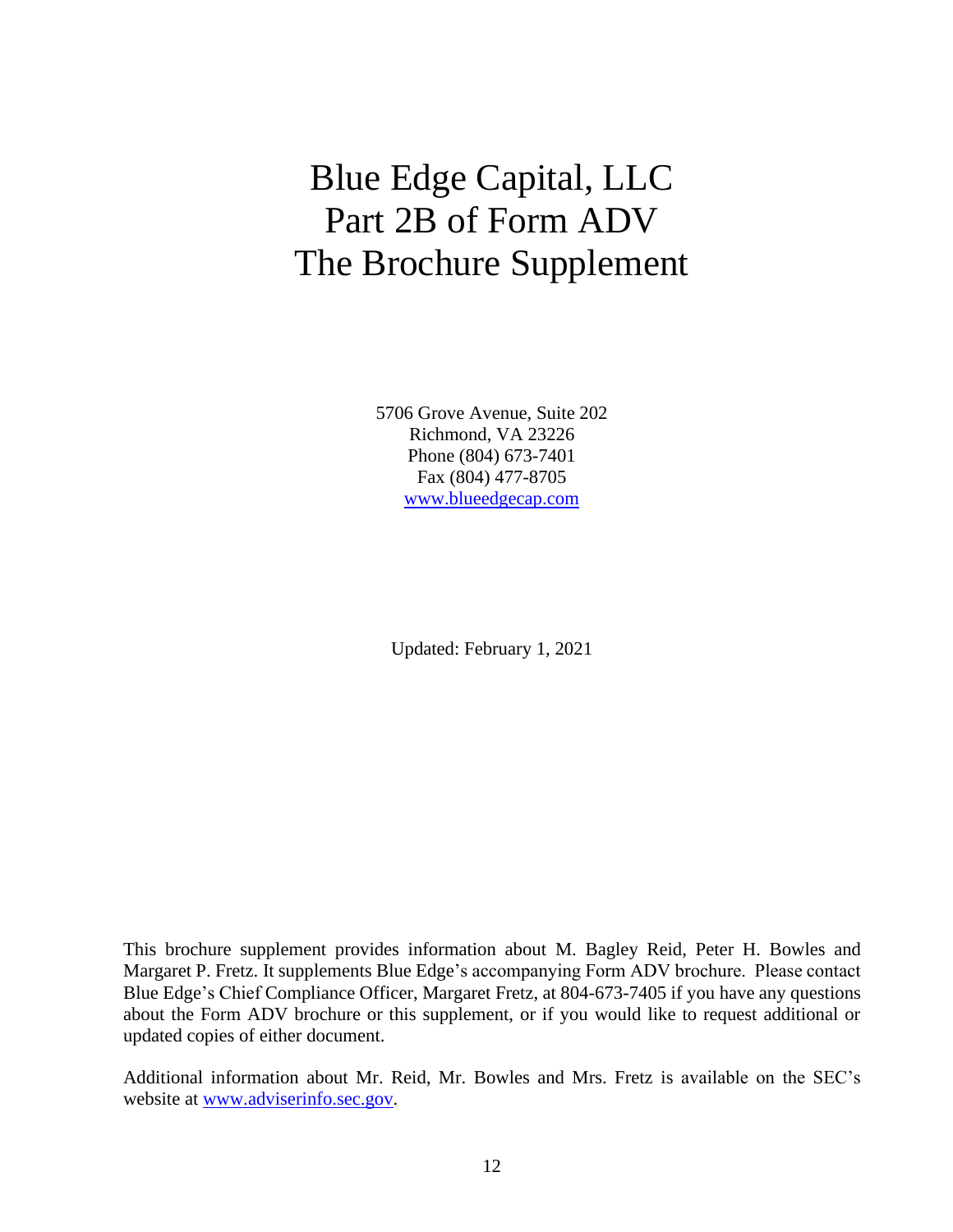## **M. Bagley Reid's Biographical Information**

#### Educational Background and Business Experience

Mr. Reid has been a Chartered Financial Analyst since 1991, he received his Masters in Business Administration from the Columbia Business School (1991) and his Bachelor of Arts from the University of Virginia (1987). Active in the community, he currently serves as Trustee and Chairman of the Investment Committee, Church Schools of the Diocese of Virginia, which manages the Church Schools endowment. He is also a former Director of the Richmond Symphony Foundation. Mr. Reid previously served as President and member of the Foundation Board of St. Catherine's School, where he directed the management of the school's endowment. He is a current Board Member, Chairman of the Investment Committee, and past President of Elk Hill, an organization focused on at-risk children in addition to his role of Board Member for Commonwealth Community Trust.

Mr. Reid is Managing Director of Blue Edge Capital and is involved in all areas of firm management, including serving on the firm's investment committee and actively participating in portfolio management and research. Mr. Reid's nearly 30 years of direct industry experience has exposed him to all aspects of growing and managing a successful investment management business. Mr. Reid founded and grew Atlantic Capital Management (ACM) into a multi-cap growth investment advisory company where he managed between \$400 and \$700 million of equities on behalf of institutions and wealthy individuals from 1998 to 2010. Prior to ACM, Mr. Reid served as President and Managing Director of Scott & Stringfellow Capital Management from 1992 to 1998, where he launched and grew a small cap growth portfolio to over \$500 million in assets. Mr. Reid was a Portfolio Manager at the Bank of New York (1987-1991), where he directed both equity and balanced funds for institutions and individuals.

#### Disciplinary Information

Mr. Reid has not been involved in any legal or disciplinary events that would be material to a client's evaluation of Mr. Reid or of Blue Edge.

#### Other Business Activities

Mr. Reid is not engaged in any other investment related business, and does not receive compensation in connection with any business activity outside of Blue Edge.

#### Additional Compensation

Mr. Reid does not receive economic benefits from any person or entity other than Blue Edge in connection with the provision of investment advice to clients.

#### Supervision

As a founding principal and Managing Member of Blue Edge, Mr. Reid maintains responsibility for the company's operations. Mr. Reid discusses investment decisions with the other founding principals. Operational decisions are discussed with Blue Edge's Chief Operating Officer, and Chief Compliance Officer, Margaret Fretz. Any of these individuals can be reached directly by calling the telephone number on the cover of this brochure supplement.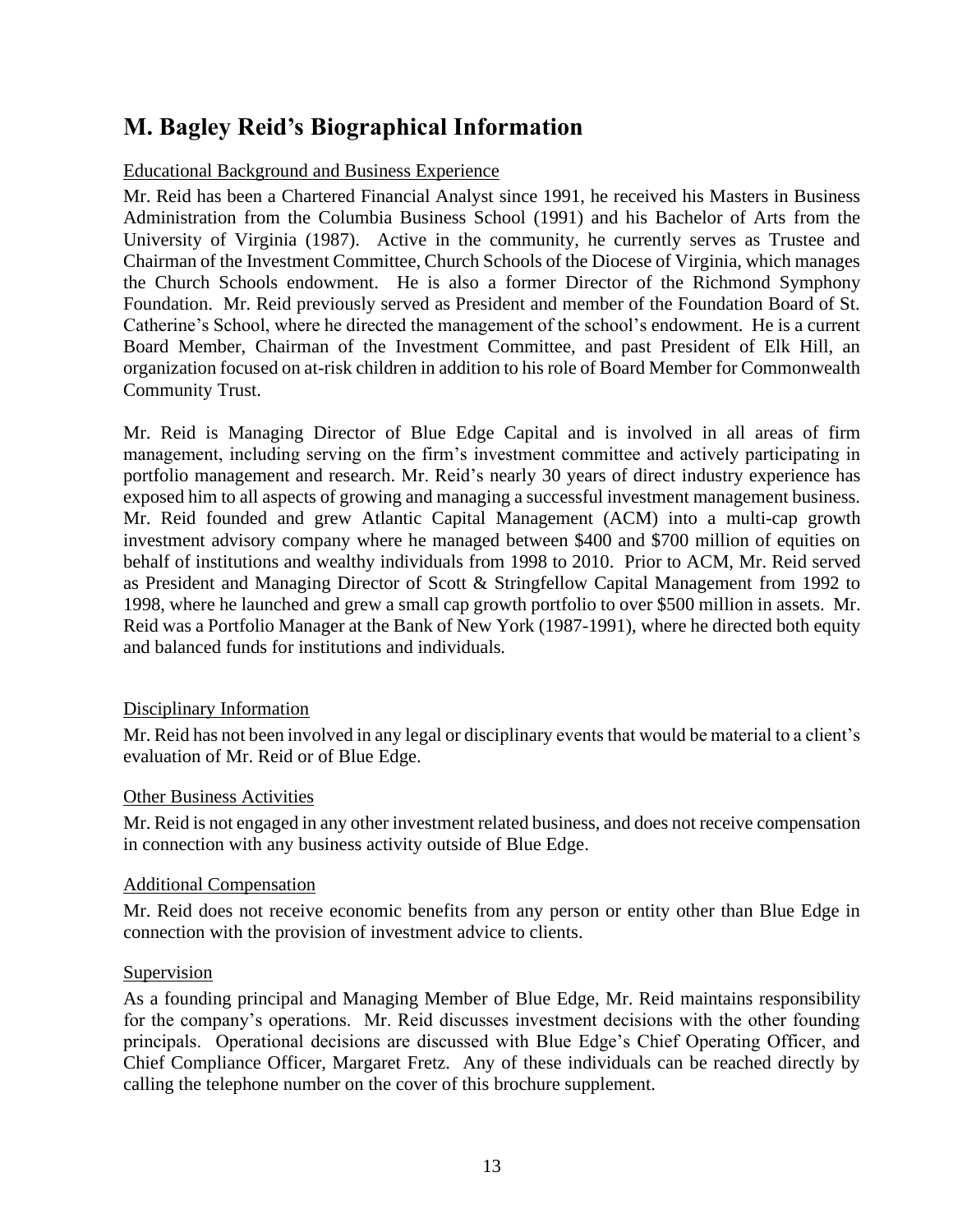### **Peter H. Bowles's Biographical Information**

#### Educational Background and Business Experience

Mr. Bowles received his Masters in Business Administration from the Amos Tuck School of Business at Dartmouth College (1998) and his Bachelor of Arts from the University of North Carolina at Chapel Hill (1992). Mr. Bowles has been actively involved with a number of local nonprofit organizations, including serving in Board roles with Sheltering Arms Hospital, Sheltering Arms Foundation, Westminster Canterbury-Richmond, Wake Forest University Advisory Council, Elk Hill (prior), St. Catherines School (prior), and UNC-Chapel Hill Board of Visitors (prior).

Mr. Bowles is Managing Director of Blue Edge Capital and is involved in all areas of firm management, including serving on the firm's investment committee and actively participating in portfolio management and research. Mr. Bowles has more than 28 years of direct experience in the financial services industry in both investment management and investment banking capacities. Most recently from 1998 to 2009, Mr. Bowles was Managing Director at Harris Williams  $\&$  Co., one of nation's leading mergers and acquisitions advisory firms where he sat on the firm's management committee and closed more than 60 transactions with aggregate value of greater than \$10 billion across a variety of sectors, including energy, building products, technology, consumer products, among others. His clients included a number of the nation's leading private equity groups as well as publicly and privately-held companies. Mr. Bowles also served as Vice President for Wheat First Butcher Singer as an equity research analyst and as a fundamental research analyst at Snyder Capital Management in San Francisco.

#### Disciplinary Information

Mr. Bowles has not been involved in any legal or disciplinary events that would be material to a client's evaluation of Mr. Bowles or of Blue Edge Capital.

#### Other Business Activities

Mr. Bowles is not engaged in any other investment related business, and does not receive compensation in connection with any business activity outside of Blue Edge Capital.

#### Additional Compensation

Mr. Bowles does not receive economic benefits from any person or entity other than Blue Edge in connection with the provision of investment advice to clients.

#### Supervision

As a founding principal and Managing Member of Blue Edge, Mr. Bowles maintains responsibility for the company's operations. Mr. Bowles discusses investment decisions with the other founding principals. Operational decisions are discussed with Blue Edge's Chief Operating Officer and Chief Compliance Officer, Margaret Fretz. Any of these individuals can be reached directly by calling the telephone number on the cover of this brochure supplement.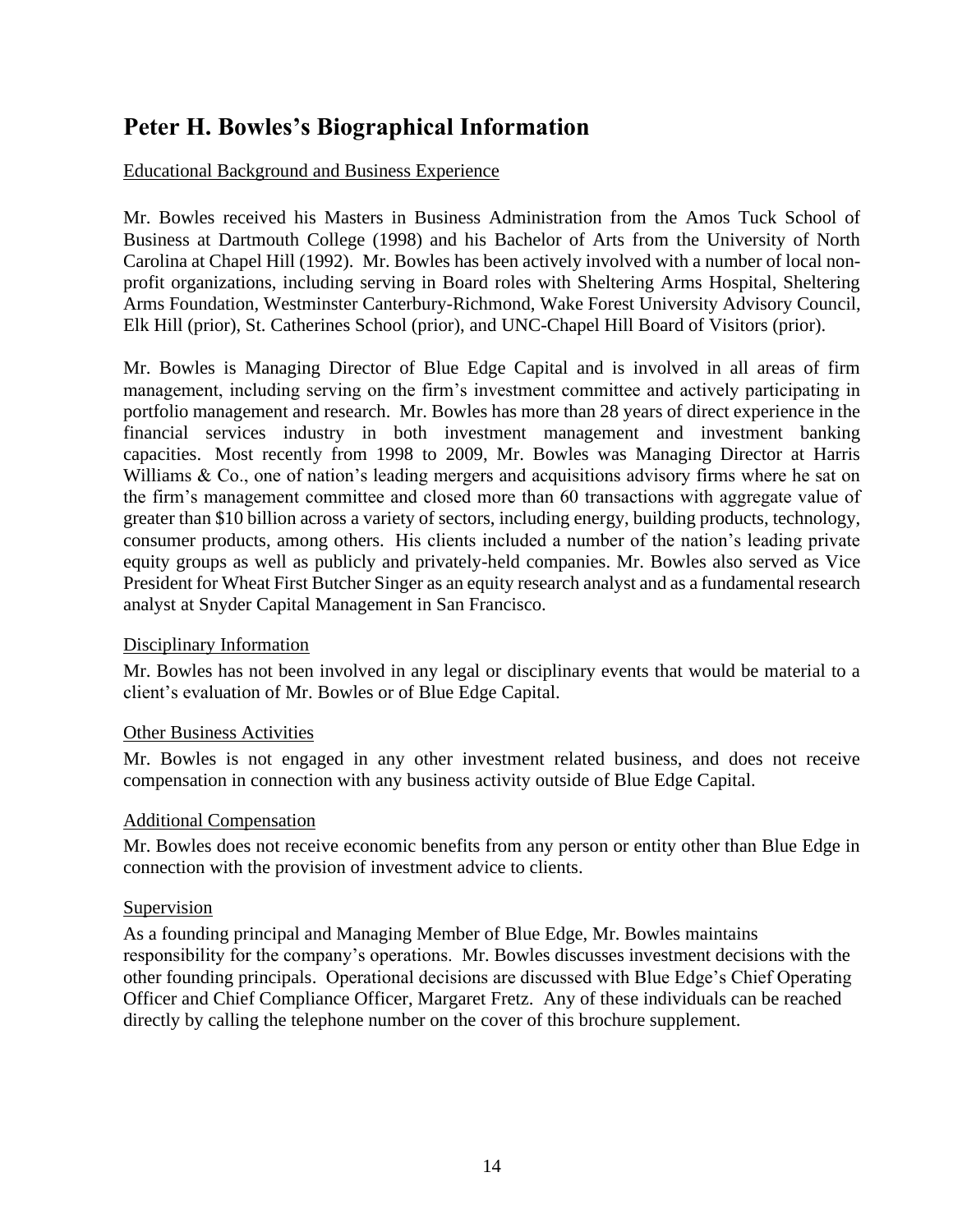## **Margaret P. Fretz's Biographical Information**

### Educational Background and Business Experience

Margaret Fretz received her Bachelor of Science from James Madison University (1993).

Mrs. Fretz serves as Blue Edge Capital's Chief Operating Officer and Chief Compliance Officer. She is responsible for implementing and supervising all aspects of the firm's operations, administration, compliance and trading functions. Margaret has 28 years of direct industry experience and prior to BEC's founding in 2010, was Chief Compliance Officer for Spider Management Company (October 2009-December 2010), a controlled investment management affiliate of the University of Richmond with \$2.4 billion under management. In this capacity, she established compliance policies and procedures, developed a Code of Ethics for the Board of Spider and staff, and performed onsite manager due diligence. Margaret served for 11 years as Chief Operating Officer and Chief Compliance Officer for Atlantic Capital Management, LLC (ACM), an investment management firm with \$700 million under management on behalf of institutional, SMA, high net worth and models-based accounts (1998-2009). Prior to ACM, she was a trader and portfolio administrator for Scott and Stringfellow Capital Management (1996-1998), an institutional sales and trading specialist for Crestar Securities Corporation (now SunTrust Bank, 1996), and a registered sales assistant for Branch, Cabell and Company (now RBC Wealth Management, 1993- 1996).

### Disciplinary Information

Mrs. Fretz has not been involved in any legal or disciplinary events that would be material to a client's evaluation of Mrs. Fretz or of Blue Edge.

### Other Business Activities

Mrs. Fretz is not engaged in any other investment related business, and does not receive compensation in connection with any business activity outside of Blue Edge.

### Additional Compensation

Mrs. Fretz does not receive economic benefits from any person or entity other than Blue Edge in connection with the provision of investment advice to clients.

### Supervision

As Chief Operating Officer and Chief Compliance Officer of Blue Edge, Mrs. Fretz maintains responsibility for the company's operations and compliance. Operational decisions are discussed with Blue Edge's other principals, Mr. Reid and Mr. Bowles. Any of these individuals can be reached directly by calling the telephone number on the cover of this brochure supplement.